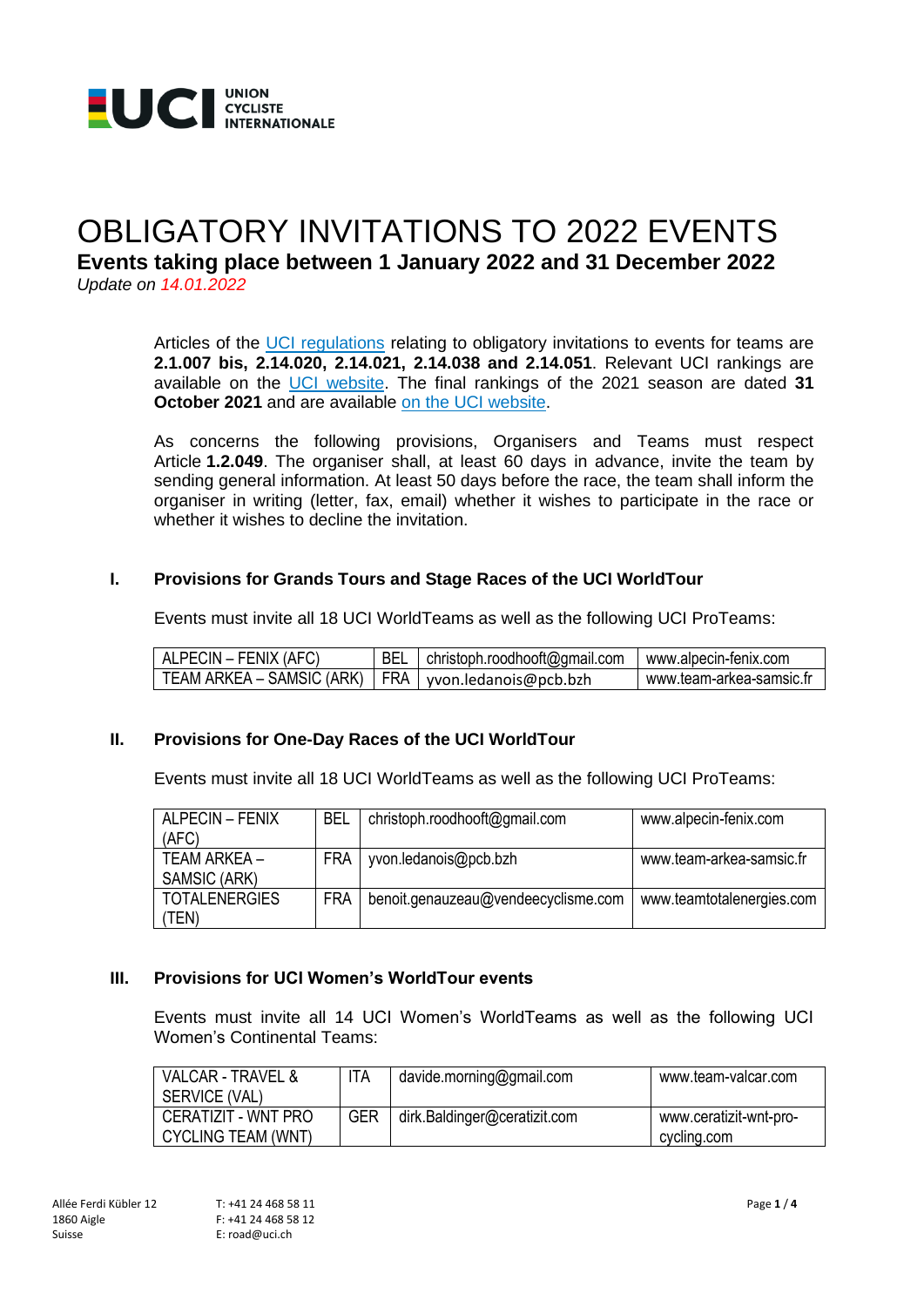| PARKHOTEL               | <b>NED</b> | raymond@pushingdreams.nl | www.pushingdreams.nl |
|-------------------------|------------|--------------------------|----------------------|
| <b>VALKENBURG (PKV)</b> |            |                          |                      |

#### **IV. Provisions for ME and MU Class 2 events of the UCI Europe Tour** Events must invite the following UCI Continental Teams:

| <b>HRE</b><br><b>MAZOWSZE</b><br><b>SERCE</b><br><b>POLSKI</b> | <b>POL</b> | d.banaszek@bdc-development.pl     | ww.facebook.com/MazowszeSerc<br>ePolskiCycling |
|----------------------------------------------------------------|------------|-----------------------------------|------------------------------------------------|
| ELKOV -<br><b>KASPER</b><br>(EKA)                              | CZE        | vavra.vl@icloud.com               | www.hkcycling.cz                               |
| <b>GROUPAMA</b><br>$-$ FDJ (CGF)                               | <b>FRA</b> | jens.blatter@equipegroupamafdj.fr | www.equipecycliste-groupama-<br>fdj.fr         |

## **V. Provisions for ME and MU Class 1 and Class 2 events of the UCI America Tour** Events must invite the following UCI Continental Teams:

| PANAMA ES CULTURA Y<br><b>VALORES (PCV)</b> | <b>PAN</b> | pacora719@gmail.com  | www.ralistoreonline.com     |
|---------------------------------------------|------------|----------------------|-----------------------------|
| MOVISTAR - BEST PC<br>(MBP)                 | ECU        | anpaspot@hotmail.com | www.facebook.com/teambestpc |

## **VI. Provisions for ME and MU Class 1 and Class 2 events of the UCI Asia Tour** Events must invite the following UCI Continental Teams:

| <b>TERENGANNU</b><br>POLYGON CYCLING<br>TEAM (TSG) | <b>MAS</b> | saifulanuar.tsg@gmail.<br>com | www.terengganucyclingteam.com/ |
|----------------------------------------------------|------------|-------------------------------|--------------------------------|
| VINO - ASTANA<br><b>MOTORS (VAM)</b>               | KAZ        | vino4ever_sko@mail.ru         | www.cycling.kz                 |

#### **VII. Provisions for ME and MU Class 1 and Class 2 events of the UCI Oceania Tour** Events must invite the following UCI Continental Teams:

| <b>BOLTON EQUITIES -BLACK</b><br>SPOKE PRO CYCLING (BEB) | NZL | scott@blackspoke.co.nz               | www.blackspoke.co.nz    |
|----------------------------------------------------------|-----|--------------------------------------|-------------------------|
| <b>GLOBAL 6 CYCLING (GLC)</b>                            | NZL | florenthoreau@global6cycli<br>ng.com | www.global6cycling.com  |
| TEAM BRIDGELANE (BLN)                                    | AUS | teambridgelane@bridgelan<br>e.com    | www.teambridgelane.com/ |

#### **VIII. Provisions for ME and MU Class 1 and Class 2 events of the UCI Africa Tour** Events must invite the following National Teams:

| <b>SOUTH AFRICA</b> | <b>RSA</b> | secretarygeneral@cyclingsa.com | www.cyclingsa.com |
|---------------------|------------|--------------------------------|-------------------|
| <b>ERITREA</b>      | ERI        | ncefa1935@gmail.com            |                   |
| ALGERIA             | ALG        | alg.cyc.fed@gmail.com          | www.tac.dz        |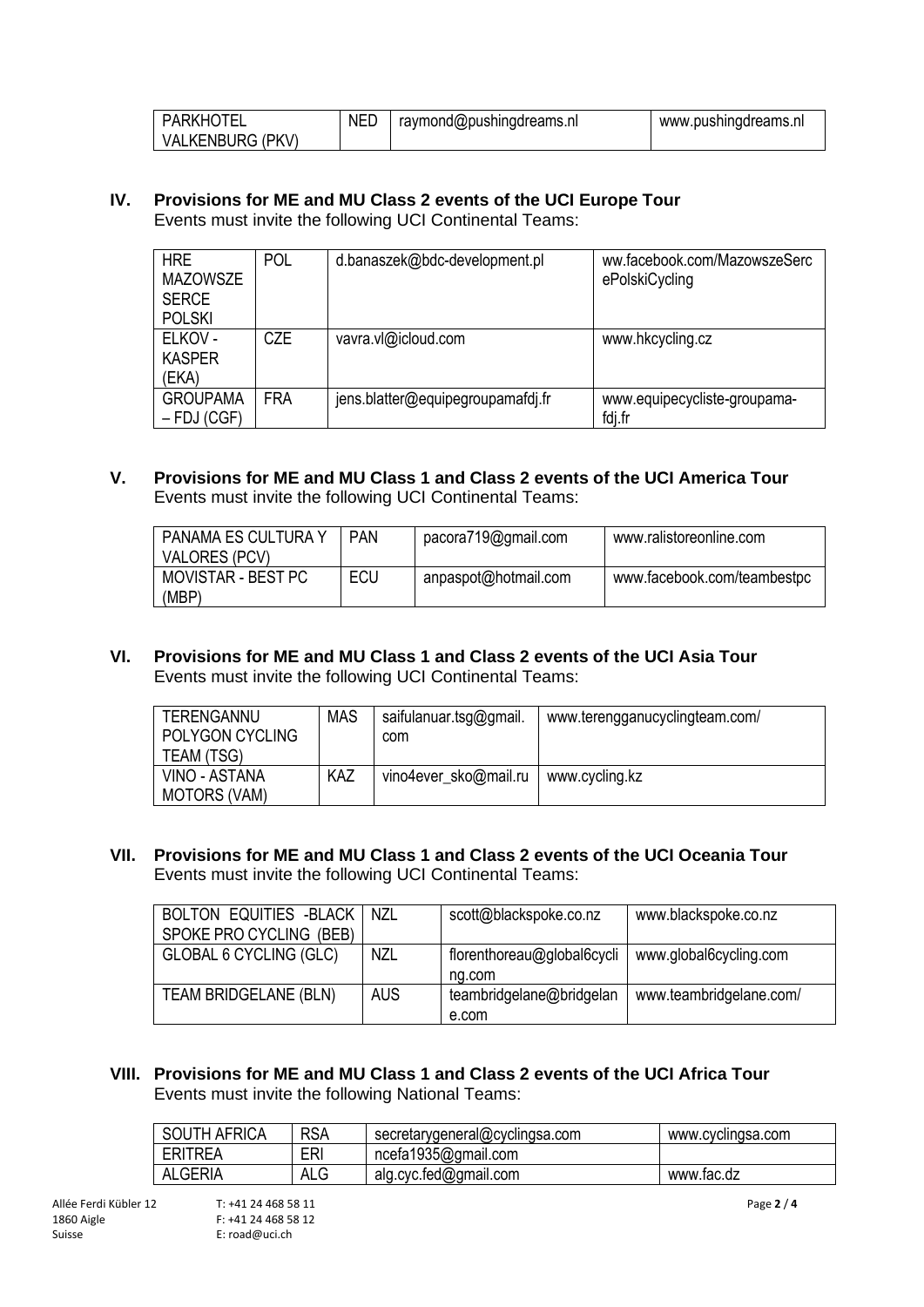## **IX. Provisions for UCI Nations' Cup Under 23 events**

Events that take place between 1 January and 30 June 2021 must invite the following National Teams:

| <b>ERITREA</b>        | ERI        | ncefa1935@gmail.com         |                            |
|-----------------------|------------|-----------------------------|----------------------------|
| UNITED STATES OF      | <b>USA</b> | membership@usacycling.org   | www.usacycling.org         |
| <b>AMERICA</b>        |            |                             |                            |
| <b>COLOMBIA</b>       | COL        | presidencia@federacioncolom | www.federacioncolombianad  |
|                       |            | bianadeciclismo.com         | eciclismo.com              |
| <b>COSTA RICA</b>     | <b>CRC</b> | fecoci@fecoci.net           | www.fecoci.net             |
| <b>KAZAKHSTAN</b>     | KAZ        | kazcycling@gmail.com        | www.cycling.kz             |
| <b>OMAN</b>           | <b>OMA</b> | omancyclingassociation@hot  |                            |
|                       |            | mail.com                    |                            |
| <b>BELGIUM</b>        | <b>BEL</b> | info@belgiancycling.be      | www.belgiancycling.be      |
| <b>GREAT BRITAIN</b>  | <b>GBR</b> | info@britishcycling.org.uk  | www.britishcycling.org.uk  |
| <b>ITALY</b>          | <b>ITA</b> | presidenza@federciclismo.it | www.federciclismo.it       |
| <b>NETHERLANDS</b>    | <b>NED</b> | topsport@knwu.nl            | www.knwu.nl                |
| <b>NORWAY</b>         | <b>NOR</b> | info@sykling.no             | www.sykling.no             |
| <b>FRANCE</b>         | <b>FRA</b> | info@ffc.fr                 | www.ffc.fr                 |
| <b>SPAIN</b>          | <b>ESP</b> | alejandromartin@rfec.com    | www.rfec.com               |
| <b>DENMARK</b>        | <b>DEN</b> | dcu@dcu-cykling.dk          | www.cyklingdanmark.dk      |
| <b>GERMANY</b>        | <b>GER</b> | info@bdr-online.org         | www.bdr-online.org         |
| <b>CZECH REPUBLIC</b> | CZE        | info@ceskysvazcyklistiky.cz | www.ceskysvazcyklistiky.cz |
| <b>SLOVAKIA</b>       | <b>SVK</b> | szc@cyklistikaszc.sk        | www.cyklistikaszc.sk       |
| <b>SWITZERLAND</b>    | <b>SUI</b> | info@swiss-cycling.ch       | www.swiss-cycling.ch       |
| LITHUANIA             | LTU        | info@ldsf.lt                | www.ldsf.lt                |
| <b>HUNGARY</b>        | <b>HUN</b> | info@bringasport.hu         | www.bringasport.hu         |
| <b>GREECE</b>         | <b>GRE</b> | eopbike@otenet.gr           | www.hellenic-cycling.gr    |
| <b>SLOVENIA</b>       | <b>SLO</b> | kzs@kolesarska-zveza.si     | www.kolesarska-zveza.si    |
| <b>LUXEMBOURG</b>     | <b>LUX</b> | info@fscl.lu                | www.fscl.lu                |
| <b>AUSTRIA</b>        | AUT        | office@radsportverband.at   | www.radsportverband.at     |
| <b>NEW ZEALAND</b>    | <b>NZL</b> | info@cyclingnewzealand.nz   | www.cyclingnewzealand.nz   |
| <b>AUSTRALIA</b>      | <b>AUS</b> | info@auscycling.org.au      | www.cycling.org.au         |

Events that take place between 1 July and 31 December 2022 must invite the 15 first National Teams in the UCI Nations' Cup Under 23 ranking published 60 days before the event.

# **X. Provisions for UCI Nations' Cup Men Junior events**

Events must invite the following National Teams:

| <b>NORWAY</b>  | <b>NOR</b> | info@sykling.no             | www.sykling.no         |
|----------------|------------|-----------------------------|------------------------|
| <b>BELGIUM</b> | <b>BEL</b> | info@belgiancycling.be      | www.belgiancycling.be  |
| <b>FRANCE</b>  | <b>FRA</b> | info@ffc.fr                 | www.ffc.fr             |
| <b>AUSTRIA</b> | <b>AUT</b> | office@radsportverband.at   | www.radsportverband.at |
| <b>GERMANY</b> | <b>GER</b> | info@bdr-online.org         | www.bdr-online.org     |
| <b>DENMARK</b> | <b>DEN</b> | dcu@dcu-cykling.dk          | www.cyklingdanmark.dk  |
| <b>ESTONIA</b> | <b>EST</b> | ejl@ejl.ee                  | www.ejl.ee             |
| <b>ITALY</b>   | <b>ITA</b> | presidenza@federciclismo.it | www.federciclismo.it   |
| <b>POLAND</b>  | <b>POL</b> | biuro@pzkol.pl              | www.pzkol.pl           |